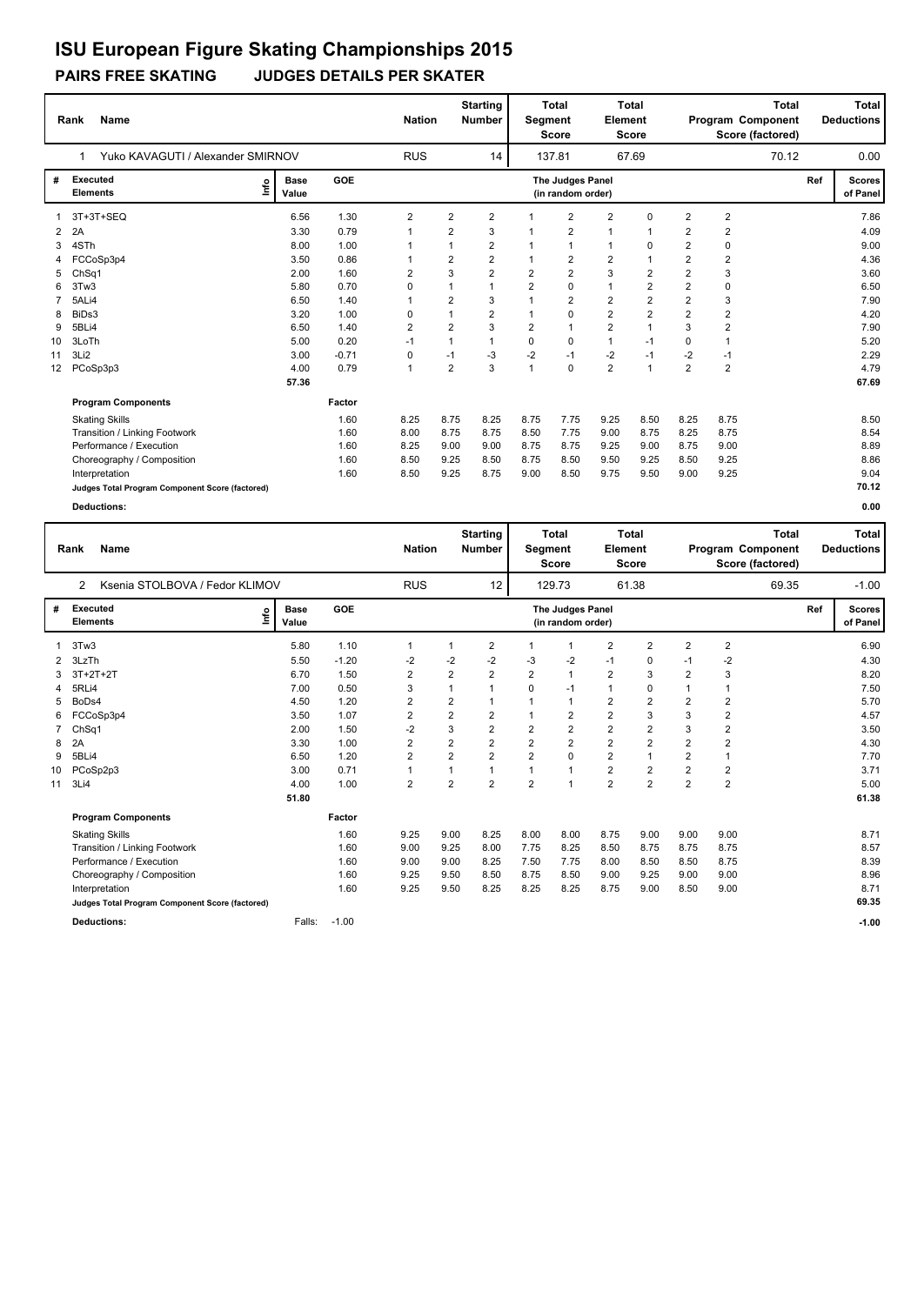### **PAIRS FREE SKATING JUDGES DETAILS PER SKATER**

|    | Name<br>Rank<br>Evgenia TARASOVA / Vladimir MOROZOV |                      |            | <b>Nation</b>  |                | <b>Starting</b><br>Number | Segment        | <b>Total</b><br>Score                 | <b>Element</b> | <b>Total</b><br>Score |                |                         | <b>Total</b><br>Program Component<br>Score (factored) |     | <b>Total</b><br><b>Deductions</b> |
|----|-----------------------------------------------------|----------------------|------------|----------------|----------------|---------------------------|----------------|---------------------------------------|----------------|-----------------------|----------------|-------------------------|-------------------------------------------------------|-----|-----------------------------------|
|    | 3                                                   |                      |            | <b>RUS</b>     |                | 9                         |                | 125.89                                |                | 64.08                 |                |                         | 61.81                                                 |     | 0.00                              |
| #  | Executed<br>١nf٥<br><b>Elements</b>                 | <b>Base</b><br>Value | <b>GOE</b> |                |                |                           |                | The Judges Panel<br>(in random order) |                |                       |                |                         |                                                       | Ref | <b>Scores</b><br>of Panel         |
|    | 3Tw4                                                | 6.20                 | 1.90       | 3              | 3              | $\overline{2}$            | 3              | 3                                     | 3              | 3                     | $\overline{2}$ | $\overline{2}$          |                                                       |     | 8.10                              |
| 2  | 3S                                                  | 4.20                 | 1.20       | $\overline{2}$ |                | $\overline{2}$            | $\overline{2}$ | $\overline{2}$                        | $\overline{1}$ | $\overline{2}$        | 1              | $\overline{2}$          |                                                       |     | 5.40                              |
|    | $3T+2T$                                             | 5.40                 | 1.10       | 1              | 2              | 2                         | $\overline{2}$ | $\overline{2}$                        | 0              | $\overline{2}$        | 0              | $\overline{\mathbf{c}}$ |                                                       |     | 6.50                              |
|    | 5RLi4                                               | 7.00                 | 1.20       |                | $\overline{2}$ | $\overline{2}$            | $\overline{2}$ | $\overline{2}$                        | $\overline{1}$ | $\overline{2}$        | 1              | $\overline{2}$          |                                                       |     | 8.20                              |
|    | 3LoTh                                               | 5.00                 | 0.60       | 2              |                | 0                         | 1              | -1                                    |                | $\overline{2}$        | $\mathbf 1$    | $\mathbf 0$             |                                                       |     | 5.60                              |
| 6  | BiD <sub>s4</sub>                                   | 3.50                 | 1.30       |                | $\overline{2}$ | $\overline{2}$            | $\overline{2}$ | $\overline{2}$                        |                | 3                     | $\overline{2}$ | $\overline{2}$          |                                                       |     | 4.80                              |
|    | FCCoSp3p4                                           | 3.50                 | 0.36       |                | $\mathbf 0$    |                           |                | $\mathbf 0$                           | $\mathbf 0$    | $\overline{2}$        | $\mathbf{1}$   |                         |                                                       |     | 3.86                              |
| 8  | 3STh                                                | 4.50                 | 1.50       | 2              | $\overline{2}$ | $\overline{\mathbf{c}}$   | 3              | $\overline{2}$                        | $\overline{2}$ | 3                     | 1              | $\overline{2}$          |                                                       |     | 6.00                              |
| 9  | ChSq1                                               | 2.00                 | 0.80       |                |                |                           | $\overline{2}$ | $\mathbf{1}$                          | $\overline{1}$ | 0                     | $\overline{2}$ |                         |                                                       |     | 2.80                              |
| 10 | 5ALi4                                               | 6.50                 | 1.10       |                | 2              | 1                         | $\overline{2}$ | $\overline{2}$                        | $\mathbf{1}$   | $\overline{2}$        | $\mathbf{1}$   | $\overline{2}$          |                                                       |     | 7.60                              |
| 11 | 3Li1                                                | 2.50                 | $-0.71$    | 0              | $-2$           | $-2$                      | $-2$           | $\pmb{0}$                             | $-2$           | $-3$                  |                | $-2$                    |                                                       |     | 1.79                              |
| 12 | PCoSp2p3                                            | 3.00                 | 0.43       | 0              | $\mathbf{1}$   | $\overline{1}$            | $\mathbf{1}$   | $\mathbf{1}$                          | $\mathbf 0$    | $\overline{1}$        | $\mathbf{1}$   | $\mathbf{1}$            |                                                       |     | 3.43                              |
|    |                                                     | 53.30                |            |                |                |                           |                |                                       |                |                       |                |                         |                                                       |     | 64.08                             |
|    | <b>Program Components</b>                           |                      | Factor     |                |                |                           |                |                                       |                |                       |                |                         |                                                       |     |                                   |
|    | <b>Skating Skills</b>                               |                      | 1.60       | 7.50           | 8.25           | 7.75                      | 8.50           | 8.25                                  | 7.75           | 7.25                  | 7.75           | 7.50                    |                                                       |     | 7.82                              |
|    | Transition / Linking Footwork                       |                      | 1.60       | 7.75           | 7.75           | 7.25                      | 8.25           | 7.50                                  | 7.50           | 7.00                  | 7.25           | 7.25                    |                                                       |     | 7.46                              |
|    | Performance / Execution                             |                      | 1.60       | 7.75           | 8.00           | 8.00                      | 8.50           | 8.00                                  | 7.50           | 7.25                  | 8.00           | 8.00                    |                                                       |     | 7.89                              |
|    | Choreography / Composition                          |                      | 1.60       | 7.50           | 8.00           | 7.50                      | 8.75           | 8.25                                  | 8.00           | 7.00                  | 7.50           | 7.25                    |                                                       |     | 7.71                              |
|    | Interpretation                                      |                      | 1.60       | 7.75           | 8.25           | 8.00                      | 8.50           | 7.75                                  | 7.25           | 6.50                  | 7.75           | 7.50                    |                                                       |     | 7.75                              |
|    | Judges Total Program Component Score (factored)     |                      |            |                |                |                           |                |                                       |                |                       |                |                         |                                                       |     | 61.81                             |

|    | <b>Name</b><br>Rank<br>Valentina MARCHEI / Ondrej HOTAREK<br>4 |                      |            | <b>Nation</b>  |                | <b>Starting</b><br><b>Number</b> | <b>Segment</b> | <b>Total</b><br><b>Score</b>          | Element        | <b>Total</b><br><b>Score</b> |                |                | <b>Total</b><br>Program Component<br>Score (factored) |     | Total<br><b>Deductions</b> |
|----|----------------------------------------------------------------|----------------------|------------|----------------|----------------|----------------------------------|----------------|---------------------------------------|----------------|------------------------------|----------------|----------------|-------------------------------------------------------|-----|----------------------------|
|    |                                                                |                      |            | <b>ITA</b>     |                | 13                               |                | 117.44                                |                | 58.13                        |                |                | 59.31                                                 |     | 0.00                       |
| #  | Executed<br>١m<br><b>Elements</b>                              | <b>Base</b><br>Value | <b>GOE</b> |                |                |                                  |                | The Judges Panel<br>(in random order) |                |                              |                |                |                                                       | Ref | <b>Scores</b><br>of Panel  |
| 1  | 3Lz                                                            | 6.00                 | 1.30       | $\mathbf 1$    | $\overline{2}$ | $\overline{2}$                   | $\overline{2}$ | 0                                     | $\overline{2}$ | $\overline{2}$               | $\overline{2}$ | $\overline{2}$ |                                                       |     | 7.30                       |
| 2  | 3FTh                                                           | 5.50                 | 0.70       | -1             | $\overline{2}$ | 1                                | 0              | $\mathbf 1$                           | $\mathbf{1}$   | $\overline{2}$               | $\mathbf{1}$   | $\mathbf 0$    |                                                       |     | 6.20                       |
| 3  | 2Tw2                                                           | 3.20                 | 0.30       | 1              |                | 1                                | 1              | 1                                     | $\mathbf{1}$   | $\overline{2}$               | 1              | 1              |                                                       |     | 3.50                       |
| 4  | 3Li4                                                           | 4.00                 | 0.71       | $\mathbf{1}$   |                | $\overline{2}$                   | $\mathbf{1}$   | 1                                     | $\overline{2}$ | $\overline{2}$               | $\overline{2}$ | $\overline{1}$ |                                                       |     | 4.71                       |
| 5  | FCCoSp3p4                                                      | 3.50                 | 0.00       | 0              |                | 0                                | 0              | 0                                     | $-1$           | 0                            | 0              | 0              |                                                       |     | 3.50                       |
| 6  | $2S+1T$                                                        | 1.70                 | $-0.49$    | $-2$           | -3             | $-2$                             | $-2$           | $-2$                                  | $-3$           | $-2$                         | $-3$           | $-3$           |                                                       |     | 1.21                       |
|    | Ch <sub>Sq1</sub>                                              | 2.00                 | 0.80       | 2              |                | $\overline{2}$                   | $\Omega$       | $\mathbf{1}$                          | $\mathbf 0$    | $\overline{1}$               | $\overline{2}$ |                |                                                       |     | 2.80                       |
| 8  | 5RLi4                                                          | 7.00                 | 0.80       | 1              |                |                                  |                | $\overline{2}$                        | $\mathbf 0$    | $\overline{2}$               | 1              |                |                                                       |     | 7.80                       |
| 9  | 3STh                                                           | 4.50                 | 1.10       | $\overline{2}$ |                | $\overline{2}$                   |                | 1                                     | $\overline{2}$ | $\overline{2}$               | $\overline{2}$ |                |                                                       |     | 5.60                       |
| 10 | 5ALi3                                                          | 6.00                 | 0.60       | $\overline{1}$ |                | 1                                | $\mathbf{1}$   | $\mathbf{1}$                          | $\mathbf 0$    | $\overline{1}$               | $\mathbf{1}$   | $\mathbf 0$    |                                                       |     | 6.60                       |
| 11 | BiD <sub>s2</sub>                                              | 3.00                 | 0.70       | $\mathbf 1$    |                | $\mathbf{1}$                     | 1              | $\mathbf 1$                           | $\mathbf{1}$   | 0                            | 1              | $\mathbf 1$    |                                                       |     | 3.70                       |
| 12 | PCoSp3p4                                                       | 4.50                 | 0.71       | $\overline{1}$ | 1              | $\overline{2}$                   | 0              | 1                                     | $\mathbf{1}$   | $\overline{2}$               | $\overline{2}$ | $\overline{2}$ |                                                       |     | 5.21                       |
|    |                                                                | 50.90                |            |                |                |                                  |                |                                       |                |                              |                |                |                                                       |     | 58.13                      |
|    | <b>Program Components</b>                                      |                      | Factor     |                |                |                                  |                |                                       |                |                              |                |                |                                                       |     |                            |
|    | <b>Skating Skills</b>                                          |                      | 1.60       | 7.25           | 7.00           | 7.50                             | 7.25           | 7.25                                  | 7.00           | 8.25                         | 7.00           | 7.50           |                                                       |     | 7.25                       |
|    | Transition / Linking Footwork                                  |                      | 1.60       | 7.50           | 7.25           | 7.25                             | 7.00           | 7.00                                  | 6.25           | 8.25                         | 7.00           | 7.00           |                                                       |     | 7.14                       |
|    | Performance / Execution                                        |                      | 1.60       | 7.75           | 8.00           | 7.50                             | 6.75           | 7.25                                  | 6.75           | 8.50                         | 8.00           | 7.25           |                                                       |     | 7.50                       |
|    | Choreography / Composition                                     |                      | 1.60       | 7.75           | 8.00           | 7.25                             | 6.75           | 7.50                                  | 7.50           | 8.00                         | 7.75           | 7.25           |                                                       |     | 7.57                       |
|    | Interpretation                                                 |                      | 1.60       | 8.00           | 7.75           | 7.75                             | 7.00           | 7.25                                  | 7.25           | 8.50                         | 8.00           | 7.25           |                                                       |     | 7.61                       |
|    | Judges Total Program Component Score (factored)                |                      |            |                |                |                                  |                |                                       |                |                              |                |                |                                                       |     | 59.31                      |
|    | <b>Deductions:</b>                                             |                      |            |                |                |                                  |                |                                       |                |                              |                |                |                                                       |     | 0.00                       |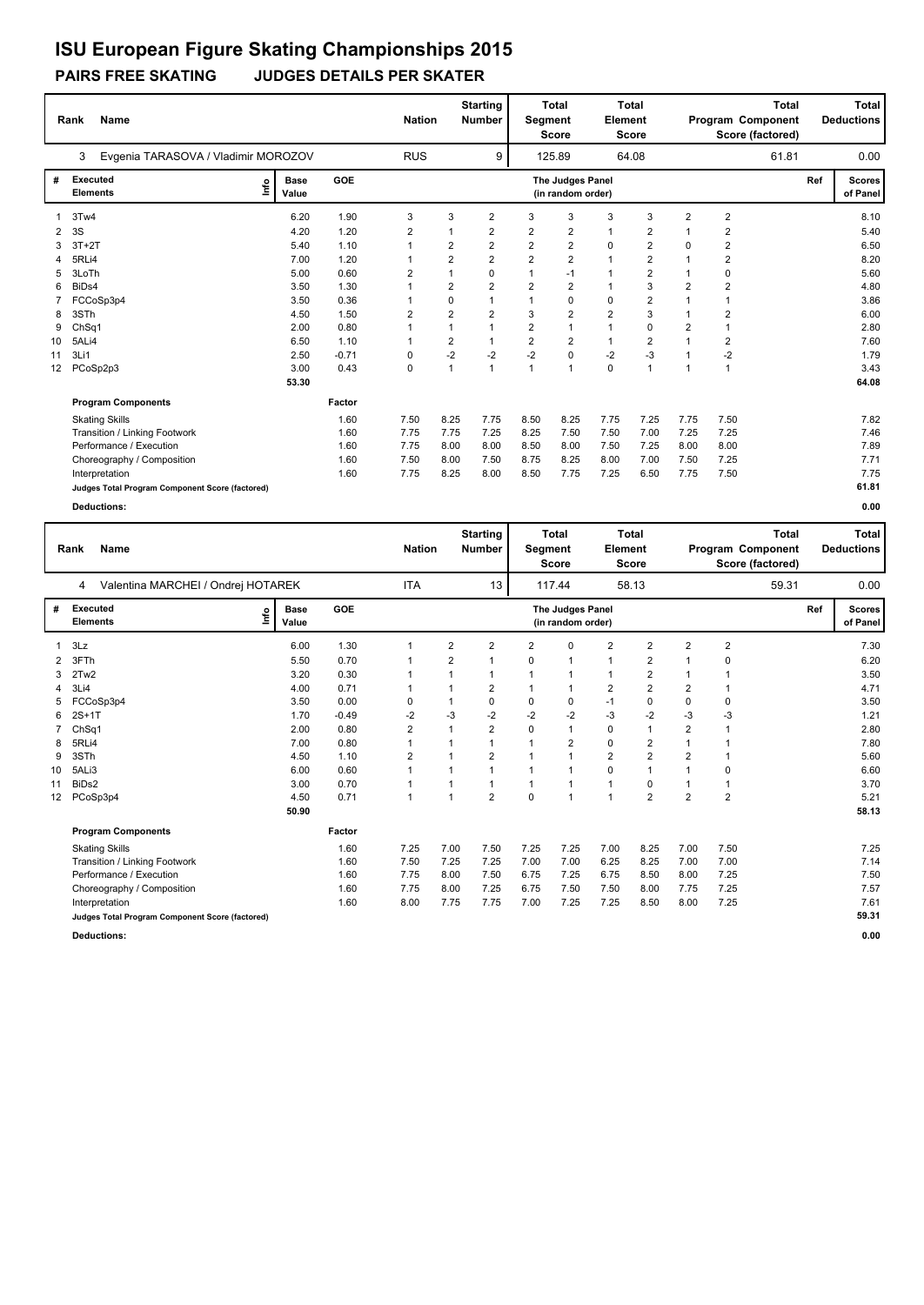### **PAIRS FREE SKATING JUDGES DETAILS PER SKATER**

|                   | <b>Name</b><br>Rank                             |                      | <b>Nation</b> |              | <b>Starting</b><br><b>Number</b> | Segment         | <b>Total</b><br><b>Score</b> | <b>Element</b>                        | <b>Total</b><br><b>Score</b> |             |                | <b>Total</b><br>Program Component<br>Score (factored) |       | Total<br><b>Deductions</b> |                           |
|-------------------|-------------------------------------------------|----------------------|---------------|--------------|----------------------------------|-----------------|------------------------------|---------------------------------------|------------------------------|-------------|----------------|-------------------------------------------------------|-------|----------------------------|---------------------------|
|                   | Nicole DELLA MONICA / Matteo GUARISE<br>5       |                      |               | <b>ITA</b>   |                                  | 10 <sup>°</sup> |                              | 107.34                                |                              | 54.60       |                |                                                       | 52.74 |                            | 0.00                      |
| #                 | Executed<br>Lnfo<br><b>Elements</b>             | <b>Base</b><br>Value | GOE           |              |                                  |                 |                              | The Judges Panel<br>(in random order) |                              |             |                |                                                       |       | Ref                        | <b>Scores</b><br>of Panel |
|                   | 3TwB                                            | 4.60                 | 0.20          | 0            | 0                                | $\mathbf{1}$    | $-1$                         | 1                                     | $\mathbf 0$                  | 0           | $\mathbf 0$    | 1                                                     |       |                            | 4.80                      |
|                   | 3S+COMBO                                        | 4.20                 | $-1.40$       | $-2$         | $-2$                             | -2              | -2                           | -3                                    | $-2$                         | $-2$        | $-2$           | $-2$                                                  |       |                            | 2.80                      |
| 3                 | 2A                                              | 3.30                 | 0.14          | 0            | $\mathbf 0$                      |                 | $\Omega$                     | $\mathbf 0$                           | $\mathbf 0$                  | $\mathbf 0$ |                |                                                       |       |                            | 3.44                      |
|                   | PCoSp3p4                                        | 4.50                 | 0.50          | $-1$         | 0                                |                 |                              |                                       | $\mathbf{1}$                 | 1           | $\overline{2}$ | $\overline{2}$                                        |       |                            | 5.00                      |
| 5                 | 3LoTh                                           | 5.00                 | $-1.40$       | $-2$         | $-3$                             | $-2$            | $-2$                         | $-2$                                  | $-2$                         | $-2$        | $\Omega$       | $-2$                                                  |       |                            | 3.60                      |
| 6                 | BoDs3                                           | 4.00                 | 0.40          | 0            | 0                                |                 | $\Omega$                     | 1                                     | $\mathbf{1}$                 | $\Omega$    | $\overline{2}$ | $\overline{1}$                                        |       |                            | 4.40                      |
|                   | 5RLi4                                           | 7.00                 | 0.70          | 1            |                                  |                 | $\Omega$                     |                                       | 1                            | 1           |                |                                                       |       |                            | 7.70                      |
| 8                 | Ch <sub>Sq1</sub>                               | 2.00                 | 0.80          | 0            |                                  | 2               | 1                            |                                       | 1                            | 1           |                | 2                                                     |       |                            | 2.80                      |
| 9                 | 5ALi4                                           | 6.50                 | 0.70          | 1            | 1                                | $\mathbf{1}$    | $\mathbf{1}$                 | 1                                     | $\overline{1}$               | 1           |                | $\overline{2}$                                        |       |                            | 7.20                      |
| 10                | 3STh                                            | 4.50                 | 0.00          | 0            | 1                                | $-2$            | $-1$                         | $\mathbf 0$                           | 0                            | 1           | $\overline{2}$ | $-1$                                                  |       |                            | 4.50                      |
| 11                | 3Li4                                            | 4.00                 | 0.43          | 0            | 0                                | $\mathbf{1}$    | $\mathbf{1}$                 | 1                                     | $\mathbf{1}$                 | -1          |                | $\overline{1}$                                        |       |                            | 4.43                      |
| $12 \overline{ }$ | FCCoSp3p4                                       | 3.50                 | 0.43          | $\mathbf{1}$ | $\mathbf{1}$                     | $\mathbf{1}$    | $\Omega$                     | $\overline{1}$                        | $\overline{1}$               | $\Omega$    | $\overline{1}$ | $\overline{1}$                                        |       |                            | 3.93                      |
|                   |                                                 | 53.10                |               |              |                                  |                 |                              |                                       |                              |             |                |                                                       |       |                            | 54.60                     |
|                   | <b>Program Components</b>                       |                      | Factor        |              |                                  |                 |                              |                                       |                              |             |                |                                                       |       |                            |                           |
|                   | <b>Skating Skills</b>                           |                      | 1.60          | 6.00         | 6.75                             | 7.50            | 6.00                         | 6.00                                  | 6.50                         | 6.50        | 7.25           | 6.50                                                  |       |                            | 6.50                      |
|                   | Transition / Linking Footwork                   |                      | 1.60          | 6.00         | 7.00                             | 7.00            | 6.25                         | 5.75                                  | 5.75                         | 6.25        | 7.25           | 6.25                                                  |       |                            | 6.36                      |
|                   | Performance / Execution                         |                      | 1.60          | 6.00         | 7.25                             | 7.50            | 6.75                         | 6.75                                  | 6.25                         | 6.50        | 7.00           | 6.50                                                  |       |                            | 6.71                      |
|                   | Choreography / Composition                      |                      | 1.60          | 6.25         | 7.50                             | 7.25            | 6.50                         | 6.25                                  | 6.50                         | 6.50        | 7.25           | 6.25                                                  |       |                            | 6.64                      |
|                   | Interpretation                                  |                      | 1.60          | 6.25         | 7.00                             | 7.50            | 6.50                         | 6.50                                  | 6.50                         | 6.75        | 7.00           | 7.00                                                  |       |                            | 6.75                      |
|                   | Judges Total Program Component Score (factored) |                      |               |              |                                  |                 |                              |                                       |                              |             |                |                                                       |       |                            | 52.74                     |

|    | <b>Name</b><br>Rank<br>Vanessa JAMES / Morgan CIPRES<br>6 |      |                      |            | <b>Nation</b>           |                         | <b>Starting</b><br><b>Number</b> | Segment      | Total<br><b>Score</b>                 | Element                 | <b>Total</b><br><b>Score</b> |                |                | <b>Total</b><br>Program Component<br>Score (factored) |     | Total<br><b>Deductions</b> |
|----|-----------------------------------------------------------|------|----------------------|------------|-------------------------|-------------------------|----------------------------------|--------------|---------------------------------------|-------------------------|------------------------------|----------------|----------------|-------------------------------------------------------|-----|----------------------------|
|    |                                                           |      |                      |            | <b>FRA</b>              |                         | 11                               |              | 107.16                                |                         | 50.20                        |                |                | 56.96                                                 |     | 0.00                       |
| #  | <b>Executed</b><br><b>Elements</b>                        | lnfo | <b>Base</b><br>Value | <b>GOE</b> |                         |                         |                                  |              | The Judges Panel<br>(in random order) |                         |                              |                |                |                                                       | Ref | <b>Scores</b><br>of Panel  |
| 1  | 3Tw2                                                      |      | 5.40                 | 0.30       | 0                       | $-1$                    | 0                                | 0            | $\mathbf 1$                           | $\mathbf{1}$            | 1                            | 0              | 1              |                                                       |     | 5.70                       |
| 2  | $3T+2T+2T$                                                |      | 6.70                 | 1.00       | $\overline{\mathbf{c}}$ | $\overline{\mathbf{c}}$ |                                  | 1            | 0                                     | $\mathbf{1}$            | 2                            | 3              |                |                                                       |     | 7.70                       |
| 3  | 2S                                                        |      | 1.30                 | $-0.40$    | $-2$                    | $-2$                    | $-2$                             | 0            | $-2$                                  | $-2$                    | $-2$                         | $-2$           | $-2$           |                                                       |     | 0.90                       |
| 4  | BiDs3                                                     |      | 3.20                 | 0.40       | $\mathbf{1}$            | $-1$                    | 1                                | 0            | $\mathbf 0$                           | $\mathbf{1}$            | $\mathbf 0$                  | $\mathbf{1}$   | $\mathbf{1}$   |                                                       |     | 3.60                       |
| 5  | PCoSp3p3                                                  |      | 4.00                 | 0.50       | $\overline{2}$          | 1                       | 1                                | 0            | 0                                     | $\overline{2}$          | 1                            | $\overline{2}$ | 0              |                                                       |     | 4.50                       |
| 6  | 5ALi                                                      |      | 0.00                 | 0.00       |                         |                         |                                  |              |                                       | ÷                       |                              |                |                |                                                       |     | 0.00                       |
| 7  | 3FTh                                                      |      | 5.50                 | 1.00       | 1                       | 2                       | 2                                | 1            | 1                                     | $\mathbf{1}$            | $\overline{2}$               | $\overline{2}$ |                |                                                       |     | 6.50                       |
| 8  | ChSq1                                                     |      | 2.00                 | 0.10       | $\mathbf 0$             | $\mathbf 0$             | 0                                | 0            | $\mathbf 0$                           | $\mathbf 0$             | 1                            | $-1$           | 1              |                                                       |     | 2.10                       |
| 9  | FCCoSp3p3                                                 |      | 3.00                 | 0.50       | 1                       | $\Omega$                |                                  | 0            | 1                                     | $\overline{2}$          | 1                            | 3              | $\overline{1}$ |                                                       |     | 3.50                       |
| 10 | 3STh                                                      |      | 4.50                 | $-0.30$    | $-1$                    | 0                       | 0                                | $-1$         | 0                                     | $\mathbf 0$             | $-1$                         | $\Omega$       | $-1$           |                                                       |     | 4.20                       |
| 11 | 5BLi4                                                     |      | 6.50                 | 0.50       | 1                       | 1                       | 1                                | 0            | $-1$                                  | $\overline{\mathbf{c}}$ | $\mathbf{1}$                 | 0              | $\mathbf{1}$   |                                                       |     | 7.00                       |
| 12 | 3Li4                                                      |      | 4.00                 | 0.50       | 1                       | $\overline{1}$          | 1                                | $\mathbf{1}$ | $\mathbf 0$                           | $\overline{2}$          | 1                            | $\overline{1}$ | 1              |                                                       |     | 4.50                       |
|    |                                                           |      | 46.10                |            |                         |                         |                                  |              |                                       |                         |                              |                |                |                                                       |     | 50.20                      |
|    | <b>Program Components</b>                                 |      |                      | Factor     |                         |                         |                                  |              |                                       |                         |                              |                |                |                                                       |     |                            |
|    | <b>Skating Skills</b>                                     |      |                      | 1.60       | 7.50                    | 7.75                    | 7.50                             | 7.00         | 7.50                                  | 7.25                    | 7.50                         | 7.50           | 7.00           |                                                       |     | 7.39                       |
|    | Transition / Linking Footwork                             |      |                      | 1.60       | 6.75                    | 7.00                    | 7.00                             | 6.75         | 7.25                                  | 7.00                    | 7.00                         | 7.00           | 6.50           |                                                       |     | 6.93                       |
|    | Performance / Execution                                   |      |                      | 1.60       | 7.25                    | 6.75                    | 7.25                             | 6.75         | 6.50                                  | 7.00                    | 7.00                         | 6.75           | 7.00           |                                                       |     | 6.93                       |
|    | Choreography / Composition                                |      |                      | 1.60       | 7.25                    | 8.00                    | 7.00                             | 7.00         | 7.00                                  | 7.50                    | 7.25                         | 7.00           | 6.75           |                                                       |     | 7.14                       |
|    | Interpretation                                            |      |                      | 1.60       | 7.50                    | 7.50                    | 7.25                             | 7.00         | 6.75                                  | 7.25                    | 7.25                         | 7.25           | 7.00           |                                                       |     | 7.21                       |
|    | Judges Total Program Component Score (factored)           |      |                      |            |                         |                         |                                  |              |                                       |                         |                              |                |                |                                                       |     | 56.96                      |
|    | <b>Deductions:</b>                                        |      |                      |            |                         |                         |                                  |              |                                       |                         |                              |                |                |                                                       |     | 0.00                       |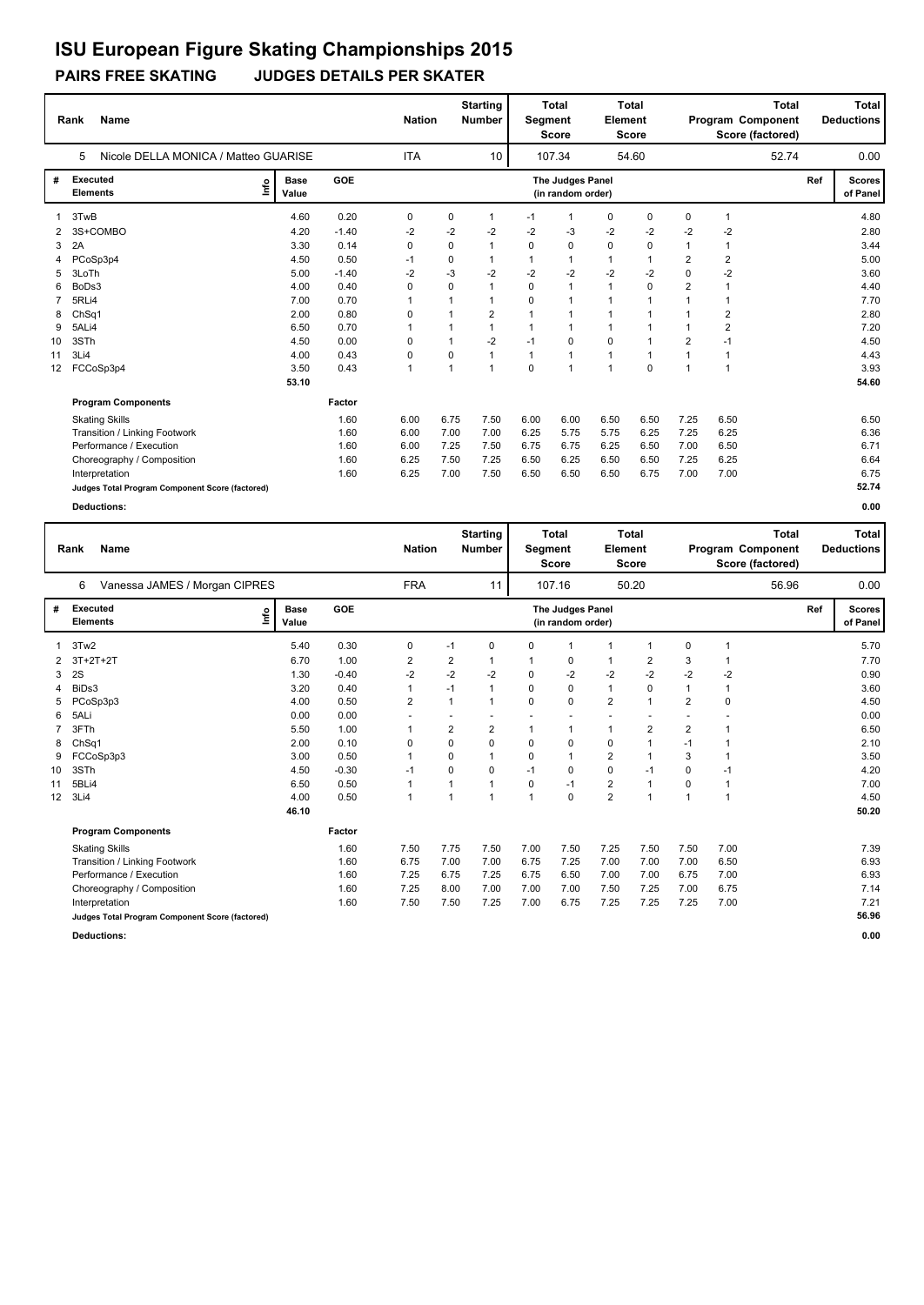### **PAIRS FREE SKATING JUDGES DETAILS PER SKATER**

|                 | <b>Name</b><br>Rank                             |                      |         | <b>Nation</b> |                         | <b>Starting</b><br><b>Number</b> | Segment        | <b>Total</b><br><b>Score</b>          | Element        | <b>Total</b><br><b>Score</b> |                | <b>Total</b><br>Program Component<br>Score (factored) |     | Total<br><b>Deductions</b> |
|-----------------|-------------------------------------------------|----------------------|---------|---------------|-------------------------|----------------------------------|----------------|---------------------------------------|----------------|------------------------------|----------------|-------------------------------------------------------|-----|----------------------------|
|                 | Mari VARTMANN / Aaron VAN CLEAVE<br>7           |                      |         | <b>GER</b>    |                         | 8                                |                | 100.91                                |                | 53.32                        |                | 50.59                                                 |     | $-3.00$                    |
| #               | <b>Executed</b><br>Lnfo<br><b>Elements</b>      | <b>Base</b><br>Value | GOE     |               |                         |                                  |                | The Judges Panel<br>(in random order) |                |                              |                |                                                       | Ref | <b>Scores</b><br>of Panel  |
|                 | 3Tw1                                            | 5.00                 | 0.80    | 1             | $\overline{\mathbf{c}}$ | 1                                | 1              | $\mathbf{1}$                          | $\overline{2}$ | 1                            | $\mathbf{1}$   | $\mathbf{1}$                                          |     | 5.80                       |
| 2               | 3T+COMBO                                        | 4.10                 | $-2.10$ | -3            | $-3$                    | -3                               | -3             | $-3$                                  | $-3$           | $-3$                         | -3             | -3                                                    |     | 2.00                       |
| 3               | 3FTh                                            | 5.50                 | $-2.00$ | $-3$          | $-3$                    | -3                               | $-2$           | $\mathbf 0$                           | $-3$           | $-3$                         | $-3$           | -3                                                    |     | 3.50                       |
| 4               | BoDs3                                           | 4.00                 | 0.60    | 1             | $\mathbf{1}$            | 0                                | $\mathbf{1}$   | $\mathbf{1}$                          | $\mathbf{1}$   | 1                            | $\mathbf 1$    | $\mathbf 0$                                           |     | 4.60                       |
| 5               | 1S                                              | 0.40                 | $-0.23$ | $-2$          | $-2$                    | -3                               | $-3$           | -2                                    | $-3$           | $-2$                         | $-2$           | $-2$                                                  |     | 0.17                       |
| 6               | FCCoSp3p4                                       | 3.50                 | 0.50    |               |                         | $\mathbf 1$                      | $\overline{2}$ | $\mathbf 0$                           | $\mathbf{1}$   |                              | $\mathbf 1$    |                                                       |     | 4.00                       |
| $\overline{7}$  | 5ALi4                                           | 6.50                 | 0.70    |               |                         |                                  | $\overline{2}$ | 1                                     | $\mathbf{1}$   |                              | 0              |                                                       |     | 7.20                       |
| 8               | ChSq1                                           | 2.00                 | 0.70    |               |                         | 0                                | $\mathbf{1}$   | 0                                     | $\overline{2}$ | 2                            | $\overline{1}$ |                                                       |     | 2.70                       |
| 9               | 3STh                                            | 4.50                 | 1.30    | 2             |                         | $\overline{2}$                   | $\overline{2}$ | $\overline{2}$                        | $\overline{2}$ | $\overline{\mathbf{c}}$      |                | $\overline{2}$                                        |     | 5.80                       |
| 10              | 5RLi4                                           | 7.00                 | 0.90    |               | 2                       |                                  | $\overline{2}$ | $\overline{1}$                        | $\overline{2}$ | $\overline{1}$               | $\mathbf 1$    |                                                       |     | 7.90                       |
| 11              | 3Li4                                            | 4.00                 | 0.86    | 2             | $\overline{2}$          | $\mathbf{1}$                     | $\overline{2}$ | $\mathbf{1}$                          | $\overline{2}$ | $\overline{2}$               | $\overline{2}$ |                                                       |     | 4.86                       |
| 12 <sup>2</sup> | PCoSp3p4                                        | 4.50                 | 0.29    | $\mathbf 0$   | $\mathbf{1}$            | $-1$                             | $\overline{2}$ | $\mathbf 0$                           | $\mathbf 0$    | $\overline{1}$               | $\overline{1}$ | $\overline{1}$                                        |     | 4.79                       |
|                 |                                                 | 51.00                |         |               |                         |                                  |                |                                       |                |                              |                |                                                       |     | 53.32                      |
|                 | <b>Program Components</b>                       |                      | Factor  |               |                         |                                  |                |                                       |                |                              |                |                                                       |     |                            |
|                 | <b>Skating Skills</b>                           |                      | 1.60    | 6.50          | 6.50                    | 5.75                             | 7.25           | 6.00                                  | 6.75           | 6.75                         | 6.50           | 6.00                                                  |     | 6.43                       |
|                 | Transition / Linking Footwork                   |                      | 1.60    | 6.25          | 5.75                    | 5.75                             | 6.75           | 6.00                                  | 6.50           | 6.25                         | 6.25           | 5.75                                                  |     | 6.11                       |
|                 | Performance / Execution                         |                      | 1.60    | 6.00          | 6.25                    | 5.75                             | 6.50           | 6.00                                  | 6.25           | 6.25                         | 6.25           | 5.75                                                  |     | 6.11                       |
|                 | Choreography / Composition                      |                      | 1.60    | 6.50          | 6.00                    | 6.25                             | 7.25           | 6.25                                  | 7.00           | 6.50                         | 6.50           | 6.25                                                  |     | 6.46                       |
|                 | Interpretation                                  |                      | 1.60    | 6.50          | 6.25                    | 6.25                             | 7.00           | 6.50                                  | 7.25           | 6.75                         | 6.25           | 6.00                                                  |     | 6.50                       |
|                 | Judges Total Program Component Score (factored) |                      |         |               |                         |                                  |                |                                       |                |                              |                |                                                       |     | 50.59                      |
|                 | <b>Deductions:</b>                              | Falls:               | $-3.00$ |               |                         |                                  |                |                                       |                |                              |                |                                                       |     | $-3.00$                    |

|                 | Name<br>Rank                                    |    |                      |            | <b>Nation</b> |             | <b>Starting</b><br><b>Number</b> | <b>Segment</b> | <b>Total</b><br><b>Score</b>          | Element      | <b>Total</b><br><b>Score</b> |              | Program Component<br>Score (factored) | <b>Total</b> |     | Total<br><b>Deductions</b> |
|-----------------|-------------------------------------------------|----|----------------------|------------|---------------|-------------|----------------------------------|----------------|---------------------------------------|--------------|------------------------------|--------------|---------------------------------------|--------------|-----|----------------------------|
|                 | 8<br>Miriam ZIEGLER / Severin KIEFER            |    |                      |            | <b>AUT</b>    |             | 5                                |                | 93.01                                 |              | 49.19                        |              |                                       | 44.82        |     | $-1.00$                    |
| #               | <b>Executed</b><br><b>Elements</b>              | ١m | <b>Base</b><br>Value | <b>GOE</b> |               |             |                                  |                | The Judges Panel<br>(in random order) |              |                              |              |                                       |              | Ref | <b>Scores</b><br>of Panel  |
|                 | 3T+2T+2T                                        |    | 6.70                 | 0.70       | $\mathbf 1$   |             | 1                                |                | $\mathbf 1$                           | $\mathbf{1}$ | -1                           | $\mathbf{1}$ | $\mathbf 0$                           |              |     | 7.40                       |
| 2               | 2Tw2                                            |    | 3.20                 | 0.09       | 1             | 0           | 0                                |                | 0                                     | 0            | $\mathbf 0$                  | 0            |                                       |              |     | 3.29                       |
| 3               | 3LoTh                                           |    | 5.00                 | $-2.10$    | -3            | -2          | -3                               | -3             | -3                                    | $-3$         | -3                           | -3           | -3                                    |              |     | 2.90                       |
| 4               | FCCoSp3p4                                       |    | 3.50                 | 0.36       | $\mathbf{1}$  | 1           | $\Omega$                         | 1              | $\mathbf{1}$                          | $\Omega$     | $\Omega$                     | $\mathbf{1}$ | $\mathbf 1$                           |              |     | 3.86                       |
| 5               | BoDs2                                           |    | 3.50                 | $-0.40$    | 0             | $-2$        | $-1$                             | $-1$           | $-1$                                  | $\mathbf{1}$ | $\mathbf 0$                  | $-1$         | 0                                     |              |     | 3.10                       |
| 6               | 5BLi4                                           |    | 6.50                 | 0.20       | 1             | $-1$        | $\mathbf 1$                      |                | $-1$                                  | 0            | $\overline{1}$               | $\mathbf{1}$ | $-1$                                  |              |     | 6.70                       |
|                 | 2S                                              |    | 1.30                 | $-0.40$    | $-2$          | $-2$        | $-2$                             | 0              | $-2$                                  | $-2$         | $-2$                         | $-2$         | $-2$                                  |              |     | 0.90                       |
| 8               | 5ALi4                                           |    | 6.50                 | 0.40       | 1             |             | 0                                | 1              | $\Omega$                              | $\mathbf{1}$ | $\Omega$                     | $\mathbf{1}$ | $-1$                                  |              |     | 6.90                       |
| 9               | ChSq1                                           |    | 2.00                 | 0.70       |               |             | 0                                |                | 1                                     | $\mathbf{1}$ |                              | $\mathbf 1$  |                                       |              |     | 2.70                       |
| 10              | 3STh                                            |    | 4.50                 | 0.80       | $\mathbf 1$   | 2           | $\mathbf 1$                      | 1              | $\overline{2}$                        | $\mathbf{1}$ | -1                           | $\mathbf{1}$ | 1                                     |              |     | 5.30                       |
| 11              | 3LiB                                            |    | 2.00                 | 0.14       | 0             | 0           | 1                                | 1              | $\mathbf{1}$                          | 0            | 0                            | $\Omega$     | 0                                     |              |     | 2.14                       |
| 12 <sup>2</sup> | PCoSp3p3                                        |    | 4.00                 | 0.00       | 0             | $\mathbf 1$ | 0                                | 0              | $\mathbf 0$                           | $\mathbf 0$  | 0                            | $\mathbf 0$  | $-1$                                  |              |     | 4.00                       |
|                 |                                                 |    | 48.70                |            |               |             |                                  |                |                                       |              |                              |              |                                       |              |     | 49.19                      |
|                 | <b>Program Components</b>                       |    |                      | Factor     |               |             |                                  |                |                                       |              |                              |              |                                       |              |     |                            |
|                 | <b>Skating Skills</b>                           |    |                      | 1.60       | 6.00          | 5.50        | 5.25                             | 5.75           | 5.75                                  | 5.25         | 6.00                         | 5.75         | 5.75                                  |              |     | 5.68                       |
|                 | Transition / Linking Footwork                   |    |                      | 1.60       | 5.50          | 5.50        | 5.50                             | 5.50           | 5.25                                  | 5.00         | 5.50                         | 5.50         | 5.25                                  |              |     | 5.43                       |
|                 | Performance / Execution                         |    |                      | 1.60       | 5.75          | 5.50        | 5.00                             | 5.75           | 5.50                                  | 5.25         | 5.75                         | 5.50         | 5.50                                  |              |     | 5.54                       |
|                 | Choreography / Composition                      |    |                      | 1.60       | 6.00          | 5.75        | 5.50                             | 5.50           | 5.75                                  | 5.50         | 5.75                         | 5.75         | 5.75                                  |              |     | 5.68                       |
|                 | Interpretation                                  |    |                      | 1.60       | 6.25          | 5.25        | 5.50                             | 6.00           | 5.50                                  | 5.50         | 6.00                         | 6.00         | 5.25                                  |              |     | 5.68                       |
|                 | Judges Total Program Component Score (factored) |    |                      |            |               |             |                                  |                |                                       |              |                              |              |                                       |              |     | 44.82                      |
|                 | <b>Deductions:</b>                              |    | Falls:               | $-1.00$    |               |             |                                  |                |                                       |              |                              |              |                                       |              |     | $-1.00$                    |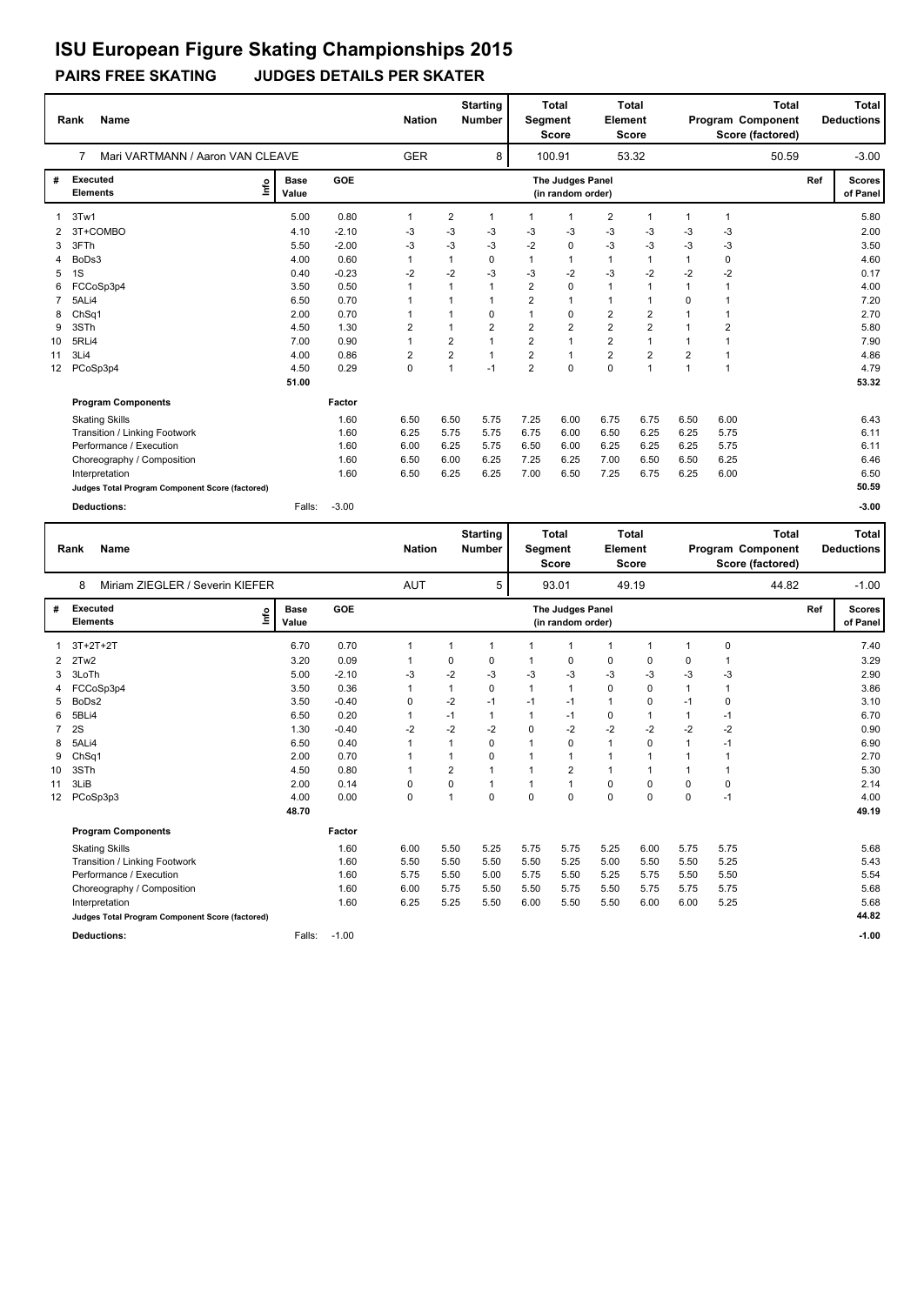### **PAIRS FREE SKATING JUDGES DETAILS PER SKATER**

|                 | <b>Name</b><br>Rank                             |                      |         | <b>Nation</b> |      | <b>Starting</b><br><b>Number</b> | Segment      | <b>Total</b><br><b>Score</b>          | Element      | <b>Total</b><br><b>Score</b> |              | <b>Total</b><br>Program Component<br>Score (factored) |     | Total<br><b>Deductions</b> |
|-----------------|-------------------------------------------------|----------------------|---------|---------------|------|----------------------------------|--------------|---------------------------------------|--------------|------------------------------|--------------|-------------------------------------------------------|-----|----------------------------|
|                 | Alessandra CERNUSCHI / Filippo AMBROSINI<br>9   |                      |         | <b>ITA</b>    |      |                                  |              | 83.49                                 |              | 46.05                        |              | 39.44                                                 |     | $-2.00$                    |
| #               | <b>Executed</b><br>١nf٥<br><b>Elements</b>      | <b>Base</b><br>Value | GOE     |               |      |                                  |              | The Judges Panel<br>(in random order) |              |                              |              |                                                       | Ref | <b>Scores</b><br>of Panel  |
|                 | 2Tw2                                            | 3.20                 | 0.09    | 0             | 0    | $-1$                             | $\Omega$     | $\Omega$                              | $\mathbf{1}$ | $\Omega$                     | $\mathbf{1}$ | 1                                                     |     | 3.29                       |
| $\overline{2}$  | 3T                                              | 4.10                 | 0.20    | 0             | 0    | 0                                | 1            | $\mathbf 0$                           | 1            | 0                            | 0            |                                                       |     | 4.30                       |
| 3               | 5RLi4                                           | 7.00                 | 0.10    | $-1$          | 0    | $\mathbf{1}$                     | $\Omega$     | $\mathbf{1}$                          | $-1$         | 0                            | $\Omega$     |                                                       |     | 7.10                       |
| 4               | $2F+2T$                                         | 3.20                 | 0.09    | 0             | 0    | $\Omega$                         | $\mathbf{1}$ | 0                                     | $\mathbf{1}$ | 0                            | 0            | -1                                                    |     | 3.29                       |
|                 | CCoSp3p3                                        | 3.00                 | $-0.30$ | $-1$          | $-2$ | $-1$                             | $-1$         | -1                                    | $-1$         | $-1$                         | $-1$         | $-1$                                                  |     | 2.70                       |
| 6               | 3FTh                                            | 5.50                 | $-2.10$ | -3            | $-3$ | $-3$                             | -3           | -3                                    | $-3$         | $-3$                         | -3           | $-3$                                                  |     | 3.40                       |
|                 | 5TLi4                                           | 6.00                 | 0.00    | 0             | $-1$ | $\Omega$                         | $\Omega$     | 0                                     | $\mathbf 0$  | 0                            | $\Omega$     | 1                                                     |     | 6.00                       |
| 8               | ChSq1                                           | 2.00                 | 0.30    |               | 0    | $\mathbf{1}$                     | $\Omega$     | 0                                     | 0            | $-1$                         | $\mathbf{1}$ |                                                       |     | 2.30                       |
| 9               | 3Li4                                            | 4.00                 | 0.14    | $-1$          | 0    | $\mathbf{1}$                     | 0            | $\mathbf{1}$                          | $\mathbf{1}$ | $-1$                         | 0            | 1                                                     |     | 4.14                       |
| 10              | 3STh                                            | 4.50                 | $-2.10$ | -3            | $-3$ | $-3$                             | -3           | -3                                    | $-3$         | $-3$                         | $-3$         | $-3$                                                  |     | 2.40                       |
| 11              | BiDs1                                           | 2.80                 | $-0.20$ | 0             | 0    | $-1$                             | $-1$         | 0                                     | $\mathbf 0$  | $-1$                         | 0            | 0                                                     |     | 2.60                       |
| 12 <sup>2</sup> | PCoSp3p4                                        | 4.50                 | 0.03    | $\mathbf 0$   | 0    | $-1$                             | $\mathbf 0$  | $\overline{1}$                        | $\mathbf 0$  | 0                            | $-1$         | $\overline{1}$                                        |     | 4.53                       |
|                 |                                                 | 49.80                |         |               |      |                                  |              |                                       |              |                              |              |                                                       |     | 46.05                      |
|                 | <b>Program Components</b>                       |                      | Factor  |               |      |                                  |              |                                       |              |                              |              |                                                       |     |                            |
|                 | <b>Skating Skills</b>                           |                      | 1.60    | 5.50          | 5.00 | 5.00                             | 4.50         | 5.25                                  | 5.25         | 4.50                         | 5.25         | 5.50                                                  |     | 5.11                       |
|                 | Transition / Linking Footwork                   |                      | 1.60    | 5.00          | 4.50 | 4.75                             | 3.75         | 5.00                                  | 4.75         | 4.50                         | 4.25         | 5.25                                                  |     | 4.68                       |
|                 | Performance / Execution                         |                      | 1.60    | 5.25          | 4.75 | 5.00                             | 4.25         | 5.25                                  | 5.00         | 4.50                         | 5.00         | 5.00                                                  |     | 4.93                       |
|                 | Choreography / Composition                      |                      | 1.60    | 5.25          | 5.00 | 4.75                             | 4.25         | 5.25                                  | 5.50         | 4.75                         | 4.50         | 5.25                                                  |     | 4.96                       |
|                 | Interpretation                                  |                      | 1.60    | 5.25          | 4.75 | 5.00                             | 4.75         | 5.25                                  | 5.00         | 4.50                         | 4.75         | 5.50                                                  |     | 4.96                       |
|                 | Judges Total Program Component Score (factored) |                      |         |               |      |                                  |              |                                       |              |                              |              |                                                       |     | 39.44                      |
|                 | <b>Deductions:</b>                              | Falls:               | $-2.00$ |               |      |                                  |              |                                       |              |                              |              |                                                       |     | $-2.00$                    |

|                 | Name<br>Rank                                    |                      |            | <b>Nation</b> |             | <b>Starting</b><br><b>Number</b> | Segment     | <b>Total</b><br><b>Score</b>          | Element      | <b>Total</b><br><b>Score</b> |          | Program Component<br>Score (factored) | <b>Total</b> | Total<br><b>Deductions</b> |
|-----------------|-------------------------------------------------|----------------------|------------|---------------|-------------|----------------------------------|-------------|---------------------------------------|--------------|------------------------------|----------|---------------------------------------|--------------|----------------------------|
|                 | Minerva Fabienne HASE / Nolan SEEGERT<br>10     |                      |            | <b>GER</b>    |             | 6                                |             | 79.16                                 |              | 41.00                        |          |                                       | 38.16        | 0.00                       |
| #               | <b>Executed</b><br>١mfo<br><b>Elements</b>      | <b>Base</b><br>Value | <b>GOE</b> |               |             |                                  |             | The Judges Panel<br>(in random order) |              |                              |          |                                       | Ref          | <b>Scores</b><br>of Panel  |
|                 | 2Tw2                                            | 3.20                 | 0.09       | 0             | 1           | 1                                | 0           | 0                                     | 0            | $\overline{1}$               | 0        | 0                                     |              | 3.29                       |
| 2               | 3S                                              | 4.20                 | 0.00       | 0             | 0           | $\Omega$                         | 0           | 0                                     | 0            | $\Omega$                     | 0        | $-1$                                  |              | 4.20                       |
| 3               | 5SLi4                                           | 6.00                 | 0.14       | 0             | 0           |                                  | $\mathbf 1$ | 0                                     | 0            | -1                           | 0        | 0                                     |              | 6.14                       |
|                 | FCCoSp3p4                                       | 3.50                 | 0.14       | 0             | 1           | $\Omega$                         | 0           | $\mathbf 0$                           | $\mathbf{1}$ | -1                           | 0        | 0                                     |              | 3.64                       |
| 5               | 3STh                                            | 4.50                 | $-1.40$    | $-2$          | $-2$        | $-2$                             | $-2$        | $-2$                                  | $-2$         | $-2$                         | $-2$     | $-2$                                  |              | 3.10                       |
| 6               | 2A+SEQ                                          | 2.64                 | $-1.21$    | $-3$          | $-2$        | $-2$                             | $-2$        | $-3$                                  | $-2$         | $-3$                         | $-3$     | $-2$                                  |              | 1.43                       |
|                 | BoDs1                                           | 3.00                 | $-0.20$    | 0             | 0           | $\Omega$                         | $-1$        | $-1$                                  | 0            | $\Omega$                     | 0        | $-1$                                  |              | 2.80                       |
| 8               | 5TLi2                                           | 5.00                 | 0.07       | 0             | 0           |                                  | 0           | $\mathbf{1}$                          | 0            | $\Omega$                     | $\Omega$ | 0                                     |              | 5.07                       |
| 9               | 2LoTh                                           | 2.80                 | 0.00       | 0             | 0           | 0                                | 0           | 0                                     | 0            | 0                            | 0        | 0                                     |              | 2.80                       |
| 10              | ChSq1                                           | 2.00                 | $-0.07$    | 0             | $\mathbf 0$ | $\Omega$                         | 0           | $\mathbf 0$                           | $\mathbf 0$  | $-1$                         | $-1$     | $\Omega$                              |              | 1.93                       |
| 11              | 3Li2                                            | 3.00                 | $-0.36$    | $-2$          | $\mathbf 0$ | $\mathbf 0$                      | 0           | $-1$                                  | $-1$         | $-3$                         | $\Omega$ | $-1$                                  |              | 2.64                       |
| 12 <sup>2</sup> | PCoSp3p3                                        | 4.00                 | $-0.04$    | $-1$          | $\Omega$    | $\Omega$                         | $-1$        | $\mathbf 0$                           | $\Omega$     | $\Omega$                     | $\Omega$ | $\Omega$                              |              | 3.96                       |
|                 |                                                 | 43.84                |            |               |             |                                  |             |                                       |              |                              |          |                                       |              | 41.00                      |
|                 | <b>Program Components</b>                       |                      | Factor     |               |             |                                  |             |                                       |              |                              |          |                                       |              |                            |
|                 | <b>Skating Skills</b>                           |                      | 1.60       | 5.00          | 5.00        | 5.00                             | 5.00        | 5.50                                  | 5.50         | 4.25                         | 4.75     | 5.25                                  |              | 5.07                       |
|                 | Transition / Linking Footwork                   |                      | 1.60       | 4.50          | 4.50        | 4.50                             | 4.75        | 4.75                                  | 5.00         | 4.00                         | 4.50     | 5.00                                  |              | 4.64                       |
|                 | Performance / Execution                         |                      | 1.60       | 4.75          | 4.75        | 4.75                             | 5.00        | 5.25                                  | 5.25         | 4.00                         | 4.25     | 4.75                                  |              | 4.79                       |
|                 | Choreography / Composition                      |                      | 1.60       | 5.00          | 4.25        | 4.50                             | 4.75        | 5.25                                  | 5.00         | 4.50                         | 4.75     | 5.00                                  |              | 4.79                       |
|                 | Interpretation                                  |                      | 1.60       | 4.50          | 4.00        | 4.50                             | 4.75        | 5.25                                  | 5.00         | 4.25                         | 4.00     | 5.00                                  |              | 4.57                       |
|                 | Judges Total Program Component Score (factored) |                      |            |               |             |                                  |             |                                       |              |                              |          |                                       |              | 38.16                      |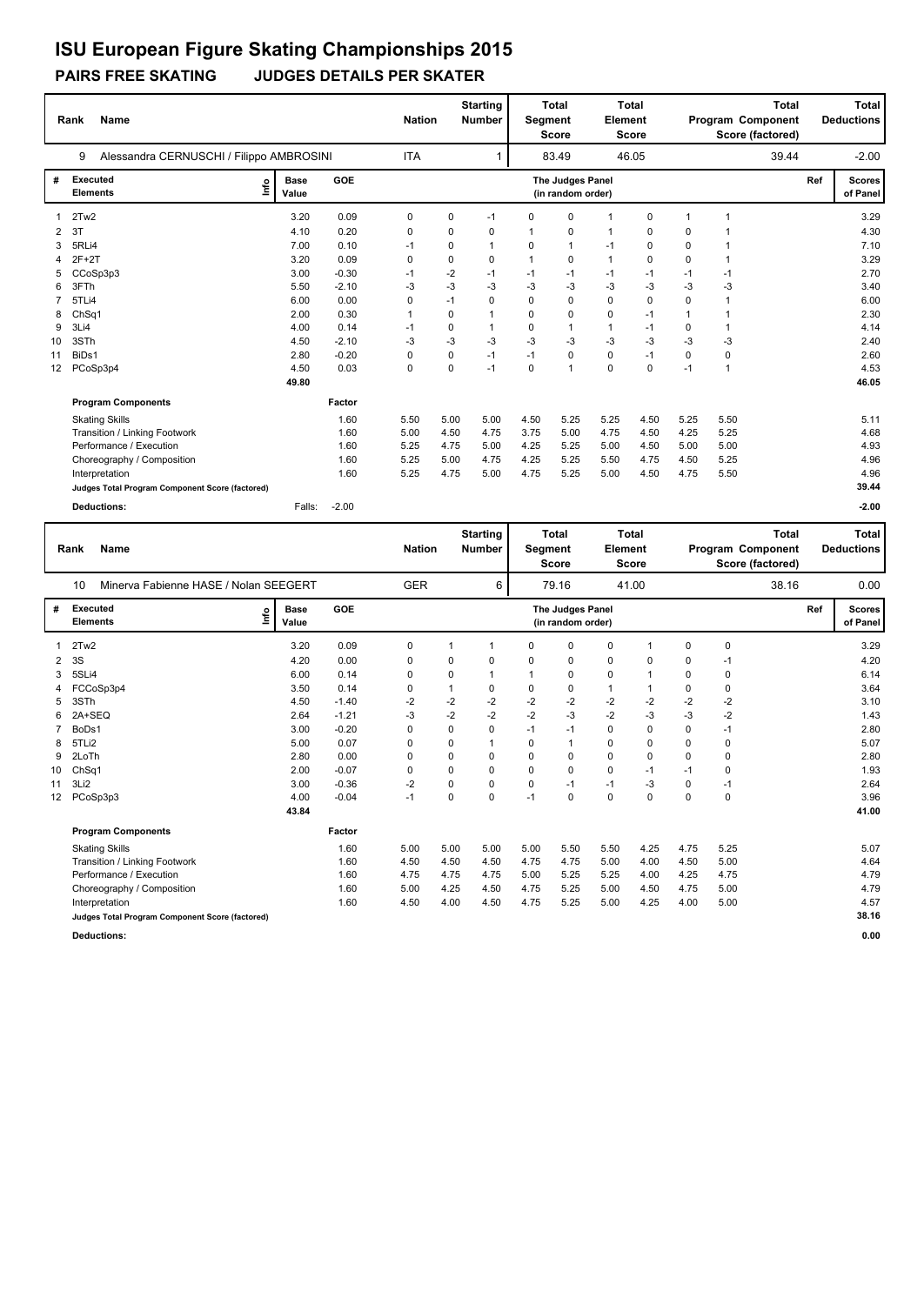### **PAIRS FREE SKATING JUDGES DETAILS PER SKATER**

|    | <b>Name</b><br>Rank                             |                      |         | <b>Nation</b> |      | <b>Starting</b><br><b>Number</b> | Segment      | Total<br><b>Score</b>                 | <b>Element</b> | <b>Total</b><br><b>Score</b> |             |             | Total<br>Program Component<br>Score (factored) |     | Total<br><b>Deductions</b> |
|----|-------------------------------------------------|----------------------|---------|---------------|------|----------------------------------|--------------|---------------------------------------|----------------|------------------------------|-------------|-------------|------------------------------------------------|-----|----------------------------|
|    | Elizaveta MAKAROVA / Leri KENCHADZE<br>11       |                      |         | <b>BUL</b>    |      | $\overline{2}$                   |              | 78.65                                 |                | 44.24                        |             |             | 34.41                                          |     | 0.00                       |
| #  | <b>Executed</b><br>lnfo<br><b>Elements</b>      | <b>Base</b><br>Value | GOE     |               |      |                                  |              | The Judges Panel<br>(in random order) |                |                              |             |             |                                                | Ref | <b>Scores</b><br>of Panel  |
|    | 3TwB                                            | 4.60                 | $-1.30$ | $-2$          | $-2$ | $-2$                             | $-2$         | $-1$                                  | $-3$           | $-2$                         | $\mathbf 0$ | $-2$        |                                                |     | 3.30                       |
| 2  | 2Lo                                             | 1.80                 | 0.00    | 0             | 0    | 0                                | $\Omega$     | 0                                     | 0              | 0                            | 0           | 0           |                                                |     | 1.80                       |
| 3  | 3LoTh                                           | 5.00                 | 0.70    | 1             | 1    |                                  | $\mathbf{1}$ | 1                                     | $\mathbf{1}$   | 1                            | 0           |             |                                                |     | 5.70                       |
| 4  | 5ALi3                                           | 6.00                 | $-0.90$ | $-1$          | $-1$ | $-2$                             | $-1$         | $\mathbf 0$                           | $-2$           | $-1$                         | $-2$        | $-1$        |                                                |     | 5.10                       |
| 5  | 3STh                                            | 4.50                 | $-0.10$ | 0             | 0    | 0                                | $\Omega$     | $\mathbf 0$                           | $\mathbf{1}$   | $-1$                         | $-1$        | $\mathbf 0$ |                                                |     | 4.40                       |
| 6  | ChSq1                                           | 2.00                 | 0.00    | 0             | 0    | $-1$                             | $\Omega$     | 0                                     | 0              | $\Omega$                     | 0           | $\mathbf 0$ |                                                |     | 2.00                       |
|    | $2F+2T$                                         | 3.20                 | $-0.09$ | 0             | 0    | 0                                | $\Omega$     | $-1$                                  | $-1$           | $-1$                         | 0           | $\mathbf 0$ |                                                |     | 3.11                       |
| 8  | 5TLi3                                           | 5.50                 | $-0.14$ | 0             | 0    | $-1$                             | $-1$         | $\mathbf 0$                           | $\mathbf 0$    | 0                            | $-2$        | $\mathbf 0$ |                                                |     | 5.36                       |
| 9  | 4Li4                                            | 4.00                 | $-0.43$ | $-1$          | 0    | $-1$                             | $-1$         | $\mathbf 0$                           | $-1$           | $-1$                         | $-2$        | $-1$        |                                                |     | 3.57                       |
| 10 | BiDs1                                           | 2.80                 | $-0.10$ | $-1$          | 0    | 0                                | $\Omega$     | $\mathbf 0$                           | $-1$           | $\Omega$                     | $\Omega$    | 0           |                                                |     | 2.70                       |
| 11 | PCoSp3p3                                        | 4.00                 | $-0.09$ | 0             | 0    | $\Omega$                         | $\Omega$     | $-1$                                  | $\mathbf{1}$   | $-1$                         | $-1$        | $\mathbf 0$ |                                                |     | 3.91                       |
| 12 | FCCoSp3p4                                       | 3.50                 | $-0.21$ | 0             | $-1$ | $-1$                             | $\mathbf{1}$ | $-1$                                  | $-1$           | $-1$                         | $\Omega$    | $-1$        |                                                |     | 3.29                       |
|    |                                                 | 46.90                |         |               |      |                                  |              |                                       |                |                              |             |             |                                                |     | 44.24                      |
|    | <b>Program Components</b>                       |                      | Factor  |               |      |                                  |              |                                       |                |                              |             |             |                                                |     |                            |
|    | <b>Skating Skills</b>                           |                      | 1.60    | 5.00          | 4.75 | 4.00                             | 4.50         | 4.50                                  | 3.75           | 4.50                         | 4.00        | 4.75        |                                                |     | 4.43                       |
|    | Transition / Linking Footwork                   |                      | 1.60    | 4.75          | 4.25 | 4.00                             | 4.00         | 4.50                                  | 4.50           | 3.75                         | 3.00        | 4.50        |                                                |     | 4.21                       |
|    | Performance / Execution                         |                      | 1.60    | 4.75          | 4.75 | 3.75                             | 4.25         | 4.75                                  | 3.75           | 4.25                         | 4.25        | 4.75        |                                                |     | 4.39                       |
|    | Choreography / Composition                      |                      | 1.60    | 4.75          | 4.50 | 4.25                             | 4.50         | 4.50                                  | 4.00           | 4.25                         | 3.75        | 4.50        |                                                |     | 4.36                       |
|    | Interpretation                                  |                      | 1.60    | 4.50          | 4.25 | 3.75                             | 4.00         | 4.25                                  | 4.25           | 3.75                         | 3.50        | 4.75        |                                                |     | 4.11                       |
|    | Judges Total Program Component Score (factored) |                      |         |               |      |                                  |              |                                       |                |                              |             |             |                                                |     | 34.41                      |

|                 | <b>Name</b><br>Rank                             |                      |            | <b>Nation</b>           |          | <b>Starting</b><br><b>Number</b> | <b>Segment</b> | <b>Total</b><br><b>Score</b>          | Element        | <b>Total</b><br><b>Score</b> |                |             | <b>Total</b><br>Program Component<br>Score (factored) |     | Total<br><b>Deductions</b> |
|-----------------|-------------------------------------------------|----------------------|------------|-------------------------|----------|----------------------------------|----------------|---------------------------------------|----------------|------------------------------|----------------|-------------|-------------------------------------------------------|-----|----------------------------|
|                 | Amani FANCY / Christopher BOYADJI<br>12         |                      |            | <b>GBR</b>              |          | 3                                |                | 77.79                                 |                | 38.03                        |                |             | 41.76                                                 |     | $-2.00$                    |
| #               | <b>Executed</b><br>lnfo<br><b>Elements</b>      | <b>Base</b><br>Value | <b>GOE</b> |                         |          |                                  |                | The Judges Panel<br>(in random order) |                |                              |                |             |                                                       | Ref | <b>Scores</b><br>of Panel  |
| 1               | 2Tw1                                            | 3.00                 | $-0.13$    | -1                      | $-1$     | 1                                | $-1$           | $-1$                                  | $\overline{1}$ | $-2$                         | $\mathbf 0$    | $\mathbf 0$ |                                                       |     | 2.87                       |
| 2               | <b>2S</b>                                       | 1.30                 | 0.17       | $\mathbf 1$             |          | 1                                | 0              | $\mathbf{1}$                          | $\mathbf 1$    | 1                            | -1             | 0           |                                                       |     | 1.47                       |
| 3               | 2A+2A+SEQ                                       | 5.28                 | 0.00       | 1                       | 0        | 0                                | 0              | 0                                     | $-1$           | 0                            | 0              | 0           |                                                       |     | 5.28                       |
| 4               | 5TLi3                                           | 5.50                 | 0.14       | 0                       | 0        |                                  | 0              | 0                                     | $\mathbf{1}$   | 0                            | 1              | 0           |                                                       |     | 5.64                       |
| 5               | 2FTh                                            | 3.00                 | $-1.50$    | -3                      | $-3$     | -3                               | -3             | $-3$                                  | $-3$           | $-3$                         | -3             | $-3$        |                                                       |     | 1.50                       |
| 6               | 3Li3                                            | 3.50                 | 0.00       | 1                       | 0        | 1                                | 0              | $-1$                                  | $\mathbf 0$    | $-1$                         | $\Omega$       | 0           |                                                       |     | 3.50                       |
| 7               | BiDs2                                           | 3.00                 | 0.10       | 0                       | 0        | 0                                | $\mathbf 1$    | 0                                     | $\mathbf{1}$   | $\Omega$                     | $\Omega$       | 0           |                                                       |     | 3.10                       |
| 8               | Ch <sub>Sq1</sub>                               | 2.00                 | 0.40       | $\Omega$                | 0        | 1                                | 1              | 0                                     | $\mathbf{1}$   | 1                            | $\mathbf{1}$   | 0           |                                                       |     | 2.40                       |
| 9               | 3STh                                            | 4.50                 | $-2.10$    | $-2$                    | $-3$     | $-3$                             | $-3$           | $-3$                                  | $-3$           | $-3$                         | -3             | $-3$        |                                                       |     | 2.40                       |
| 10              | 4Li2                                            | 3.00                 | 0.00       | 1                       | $\Omega$ | 0                                | $\Omega$       | $\mathbf 0$                           | $\mathbf 0$    | $\Omega$                     | $\Omega$       | 0           |                                                       |     | 3.00                       |
| 11              | FCCoSp2p2                                       | 1.80                 | 0.36       | $\overline{\mathbf{c}}$ |          | 1                                | 0              | $\mathbf{1}$                          | $\mathbf{1}$   | 0                            |                | 0           |                                                       |     | 2.16                       |
| 12 <sup>°</sup> | PCoSp3p4                                        | 4.50                 | 0.21       | $\overline{2}$          | $\Omega$ | 1                                | 0              | $\mathbf 0$                           | $\overline{1}$ | $\Omega$                     | $\overline{1}$ | $\mathbf 0$ |                                                       |     | 4.71                       |
|                 |                                                 | 40.38                |            |                         |          |                                  |                |                                       |                |                              |                |             |                                                       |     | 38.03                      |
|                 | <b>Program Components</b>                       |                      | Factor     |                         |          |                                  |                |                                       |                |                              |                |             |                                                       |     |                            |
|                 | <b>Skating Skills</b>                           |                      | 1.60       | 4.75                    | 5.75     | 5.75                             | 5.50           | 5.25                                  | 5.50           | 5.50                         | 5.50           | 4.75        |                                                       |     | 5.39                       |
|                 | Transition / Linking Footwork                   |                      | 1.60       | 4.75                    | 5.00     | 5.25                             | 5.50           | 5.00                                  | 5.25           | 5.00                         | 5.00           | 4.75        |                                                       |     | 5.04                       |
|                 | Performance / Execution                         |                      | 1.60       | 4.25                    | 5.25     | 5.25                             | 5.25           | 4.50                                  | 5.25           | 5.25                         | 5.25           | 4.75        |                                                       |     | 5.07                       |
|                 | Choreography / Composition                      |                      | 1.60       | 5.00                    | 5.50     | 5.50                             | 5.50           | 4.75                                  | 5.50           | 5.75                         | 5.50           | 4.75        |                                                       |     | 5.32                       |
|                 | Interpretation                                  |                      | 1.60       | 4.75                    | 5.50     | 5.50                             | 5.25           | 5.00                                  | 5.75           | 5.50                         | 5.50           | 4.50        |                                                       |     | 5.29                       |
|                 | Judges Total Program Component Score (factored) |                      |            |                         |          |                                  |                |                                       |                |                              |                |             |                                                       |     | 41.76                      |
|                 | <b>Deductions:</b>                              | Falls:               | $-2.00$    |                         |          |                                  |                |                                       |                |                              |                |             |                                                       |     | $-2.00$                    |